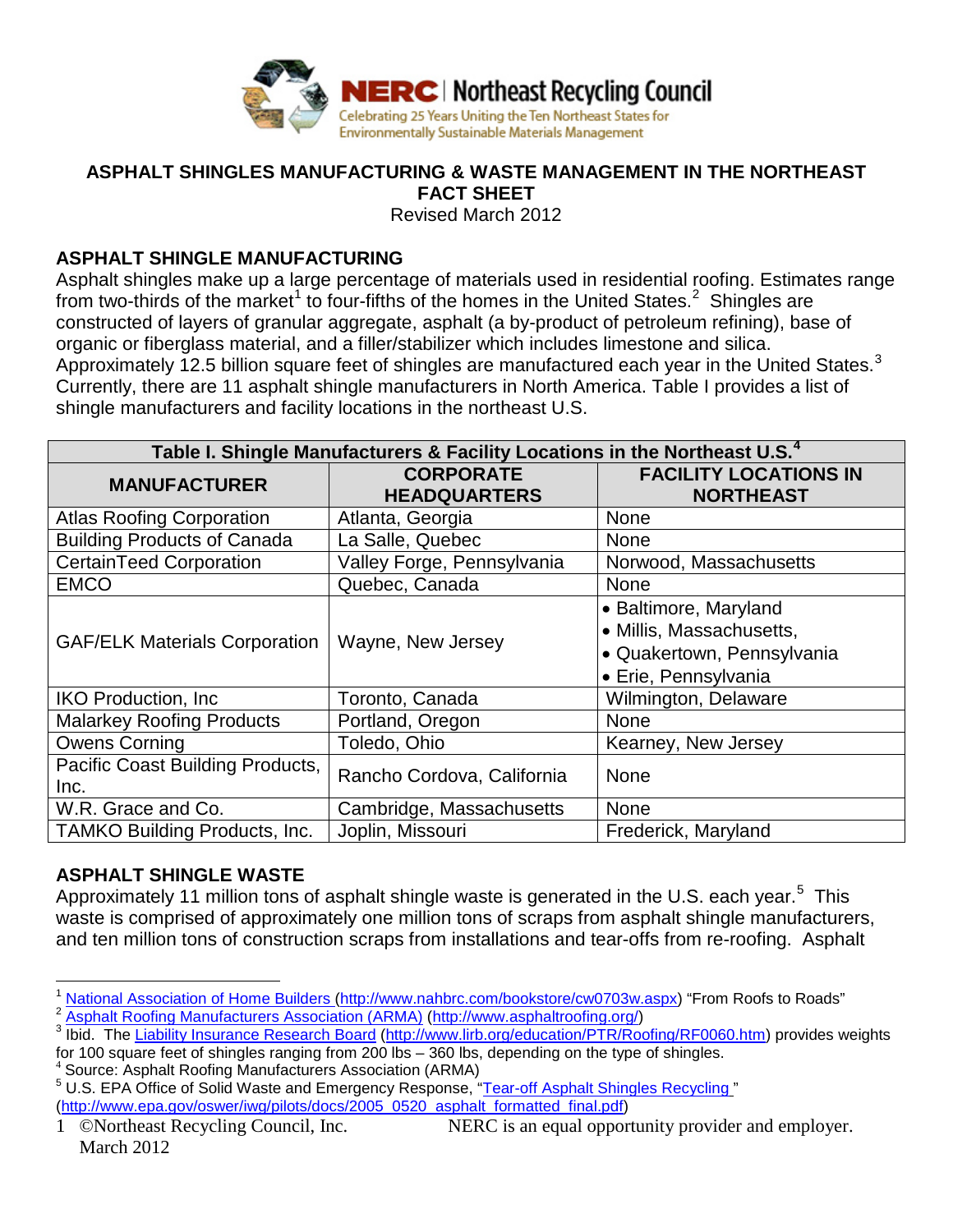shingle waste makes up 8% of the total building-related waste stream and up to 10% of construction and demolition debris.<sup>[6](#page-1-0)</sup> It has been estimated that recycling one ton of shingles is equivalent to avoiding the use of one barrel of oil. $\prime$ 

Recycled asphalt shingles can be used in paving applications, aggregate for road construction, dust control on gravel roads, cold patch asphalt, and as feedstock/fuel for cement kilns and coal-fired boilers. The primary use of recycled shingles has been in hot mix asphalt.<sup>[8](#page-1-2)</sup>

Recycling asphalt shingles can be a cost-savings to both roofing and paving contractors as well as to the individuals and organizations that use their services. The cost to dispose of asphalt shingles at recycling plants is generally less than at landfills, and asphalt shingles used in paving have been shown to reduce paving costs.<sup>[9](#page-1-3)</sup> In addition, adding shingles to hot-mix and cold-patch asphalt has been shown to increase pavement's resistance to wear and moisture, as well as decreased deformation and rutting; and thermal and fatigue cracking.<sup>[10](#page-1-4)</sup>

# **WASTE MANAGEMENT STRATEGIES FOR CONTRACTORS & HOMEOWNERS**

### **Source Reduction & Reuse:**

- Careful purchasing (measuring accurately, buying only what is needed) will help to reduce waste.
- Donation of unused materials to Habitat for Humanity® or other charitable organizations is one solution
- Posting on a Materials Exchange Website is another solution. Materials Exchanges provide residents and businesses with the opportunity to list and search through unwanted but usable items. A list of the Northeast Materials Exchanges can be found on the Web at [http://www.nerc.org/documents/material\\_exchanges\\_in\\_the\\_northeast.html](http://www.nerc.org/documents/material_exchanges_in_the_northeast.html).

## **Recycling:**

• A homeowner who is re-roofing an entire dwelling or re-modeling a portion of a roof can ask contractors to provide a plan/price for separating the discarded asphalt shingles for recycling. The Website [http://www.shinglerecycling.org](http://www.shinglerecycling.org/) has a comprehensive state-by-state listing of shingle recycling opportunities and regulations. See also the links and tables at the end of this fact sheet.

## **MANUFACTURING NEW PRODUCTS FROM RECYCLED ASPHALT SHINGLES**

Using recycled asphalt shingles (RAS) as feedstock in new products is important for reducing the negative environmental impacts and other costs associated with the extraction, transportation, and processing of virgin materials. It also conserves landfill space. The use of recycled asphalt shingles reduces the amount of virgin resources used in production and reduces costs for manufacturers and consumers. By recycling used asphalt shingles, roofing and contracting companies are able to reduce their disposal fees and enhance their public image. Recycling asphalt shingles is known to

<span id="page-1-1"></span><span id="page-1-0"></span><sup>&</sup>lt;sup>6</sup> BioCycle, "Analyzing What's Recyclable in C & D Debris," November 2003, p. 53 [\(http://www.jgpress.com\)](http://www.jgpress.com/)<br><sup>7</sup> Owens Corning announcement- shingle recycling program with Earth911<br>(http://owenscorning.mediaroom.com/index.p

<span id="page-1-2"></span><sup>&</sup>lt;sup>[8](http://owenscorning.mediaroom.com/index.php?s=2370&item=66527)</sup> Construction Materials Recycling Association, *Recycling Tear-Off Asphalt Shingles: Best Practices Guide, October 11,* 2007, p.28. See [Shingle Recycling Organization](http://shinglerecycling.org/) [\(http://shinglerecycling.org/\)](http://shinglerecycling.org/) for link to document.

<span id="page-1-3"></span><sup>&</sup>lt;sup>9</sup> Dale Rand, P.E. Recycled Asphalt Shingles in Texas, Texas Department of Transportation. See Shingle Recycling <mark>[Organization](http://www.shinglerecycling.org/) (http://shinglerecycling.org/</mark>) for link to Webinar: Recycled Asphalt Shingles in Hot Mix Asphalt, 2011<br><sup>10</sup> National Association of Home Builders, *From Roofs to Roads* 

<span id="page-1-4"></span><sup>2 ©</sup>Northeast Recycling Council, Inc. NERC is an equal opportunity provider and employer. March 2012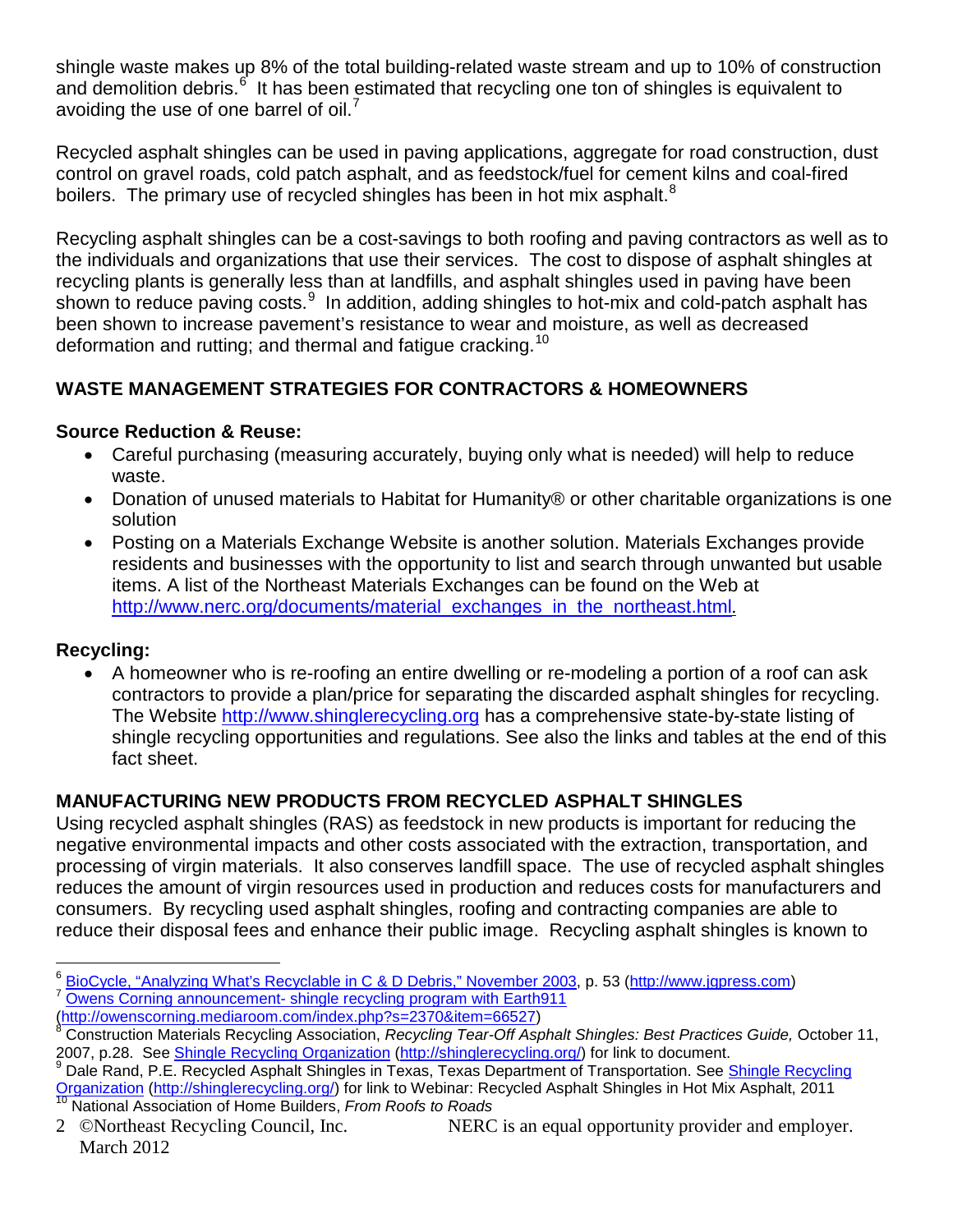reduce greenhouse gas emissions.<sup>[11](#page-2-0)</sup> The U.S. Department of Transportation Federal Highway Administration has published guidelines for using roofing shingle scrap in pavement construction.<sup>[12](#page-2-1)</sup>

# **STATUS OF ASPHALT SHINGLE RECYCLING NATIONALLY**

Across the country, shingle recycling is taking off. Importantly, several states have authorized the use of shingles in paving mixes. For example:

- **Georgia Department of Transportation** has an approved specification for the use of both manufacturers' shingle scrap and tear-off (post-consumer) shingle scrap in pavement. RAS in the recycled mixture are limited to no more than 5% of the total weight of the hot-mix asphalt mixture. Shingle recyclers using post-consumer RAS are required to provide test results for bulk sample analysis (Polarized Light Microscopy) to certify the RAS material is asbestos free. $13$
- **Indiana** currently has a standard specification allowing the use of recycled asphalt shingles in their hot mix asphalt (HMA) mixtures. The 2012 Standard Specifications were revised to allow tear-off shingle scrap. RAS materials shall not contribute more than 25% by weight (mass) of the total binder content for any HMA mixture.<sup>[14](#page-2-3)</sup>
- Metro Waste Authority in Des Moines, **Iowa**, supports shingle recycling by offering a discounted disposal and rebate program for shingles.<sup>[15](#page-2-4)</sup>
- In New England, **Maine**, **Massachusetts**, and **New Hampshire** allow for the use of asphalt shingles in road construction materials (see next section for more details.)
- **Maryland** Department of Transportation has specifications that allow the use of up to 5% manufacturers' shingle scrap into pavement.<sup>1</sup>
- **Minnesota Department of Transportation** recently adopted new specifications that allow the use of post-consumer reclaimed asphalt shingles in pavement. Pre and post-consumer RAS in the recycled mixture are limited to no more than 5% of the total weight of the hot-mix asphalt mixture.<sup>[17](#page-2-6)</sup>
- **Missouri Department of Transportation** has specifications that allows the use of up to 7% recycled asphalt shingles, manufacturers' or tear-off, in hot-mix asphalt.<sup>[18](#page-2-7)</sup>
- **North Carolina Department of Transportation**, in collaboration with asphalt pavers, tested the performance of asphalt-containing, post-consumer reclaimed asphalt shingles (PRAS) on

<span id="page-2-6"></span>

[\(http://www.dot.state.mn.us/materials/bituminous.html.](http://www.dot.state.mn.us/materials/bituminous.html) More specifically:

<span id="page-2-0"></span><sup>&</sup>lt;sup>11</sup> U.S. EPA Solid Waste Management and Greenhouse Gases; Documentation for Greenhouse Gas Emission and Energy Factors Used in the Waste Reduction Model (WARM). [Asphalt Shingle Chapter](http://www.epa.gov/climatechange/wycd/waste/downloads/Asphalt%20Shingles.pdf)

<span id="page-2-1"></span>[<sup>\(</sup>http://www.epa.gov/climatechange/wycd/waste/downloads/Asphalt%20Shingles.pdf\)](http://www.epa.gov/climatechange/wycd/waste/downloads/Asphalt%20Shingles.pdf)<br><sup>[12](http://www.epa.gov/climatechange/wycd/waste/downloads/Asphalt%20Shingles.pdf)</sup> U.S. DOT, Federal Highway Administration, *User Guidelines for Waste and Byproduct Materials in Pavement*<br>Construction, FHWA-RD-97-148

<span id="page-2-2"></span><sup>&</sup>lt;sup>13</sup> Georgia Department of Transportation. Standard Specifications Construction of Transportation Systems. Section 402 – Hot Mix Recycled Asphaltic Concrete. June 2001.<br>(http://www.dot.state.ga.us/doingbusiness/TheSource/Pages/specifications.aspx)

<span id="page-2-3"></span><sup>&</sup>lt;sup>14</sup> Indiana Department of Transportation. 2012 Standard Specifications. Section 400 - Asphalt Pavements. [\(http://www.in.gov/dot/div/contracts/standards/book/sep11/sep.htm](http://www.in.gov/dot/div/contracts/standards/book/sep11/sep.htm) or specifically:<br>http://www.in.gov/dot/div/contracts/standards/book/sep11/4-2012.pdf)<br><sup>15</sup> Des Maines Maturali

<span id="page-2-5"></span><span id="page-2-4"></span><sup>&</sup>lt;sup>15</sup> Des Moines, <u>[Metro Waste Authority](http://mwatoday.com/business/shingle_recycling.aspx) [\(http://mwatoday.com/business/shingle\\_recycling.aspx\)](http://mwatoday.com/business/shingle_recycling.aspx)</u><br><sup>16</sup> Maryland Department of Transportation. Standard Specifications for Construction and Materials. Category 900-Materials. July 2008. [\(http://www.sha.maryland.gov/OHD/FrontPage.pdf\)](http://www.sha.maryland.gov/OHD/FrontPage.pdf)<br><sup>17</sup> Minnesota Department of Transportation. Bituminous Engineering. February 2011.

[http://www.dot.state.mn.us/materials/bituminousdocs/Specifications/2010/Shingle\\_MWSS\\_2010\\_02-22-2010.pdf](http://www.dot.state.mn.us/materials/bituminousdocs/Specifications/2010/Shingle_MWSS_2010_02-22-2010.pdf) and<br>http://www.dot.state.mn.us/materials/bituminousdocs/Specifications/2010/Shingle\_TOSS\_2010\_02-22-2010.pdf)

<span id="page-2-7"></span> $\frac{18}{18}$  Missouri Department of Transportation. Missouri Standard Specifications for Highway Construction. 2011. (http://www.modot.mo.gov/business/standards\_and\_specs/highwayspecs.htm)

<sup>3 ©</sup>Northeast Recycling Council, Inc. NERC is an equal opportunity provider and employer. March 2012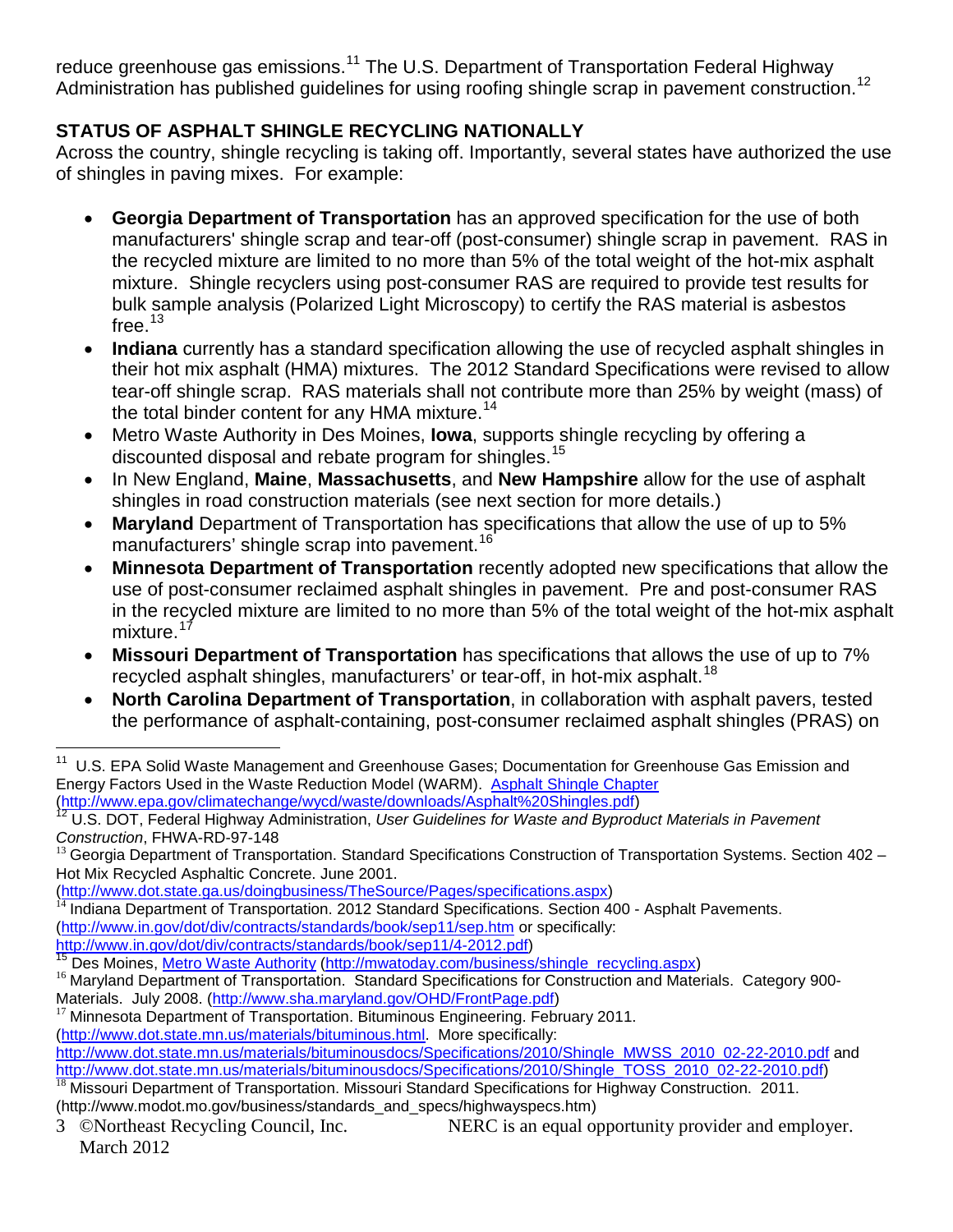DOT-funded road projects. The positive application results and the fiscal cost savings prompted DOT to issue a new specification for post-consumer RAS effective in October, 2011.<sup>[19](#page-3-0)</sup>

- **Ohio Department of Transportation** has an approved specification for the use of both manufacturers' shingle scrap and tear-off (post-consumer) shingle scrap in pavement. Allows the use of no more than 5.0% RAS by dry weight of mix. $^{20}$  $^{20}$  $^{20}$
- **Oregon** has investigated the use of shingles in hot mix asphalt, and has approved recycled asphalt in road paving mix. The cost of shingle disposal at the recycler is \$20 less than the tip fee at a transfer station. $21$
- **Centre County (Pennsylvania) Solid Waste Authority** has begun accepting asphalt shingles, nails, and tar paper. These materials are shipped to a processor that re-grinds them for use in asphalt operations. The tip fee at the Authority is \$35, or one half of what it would be if the material were disposed in the trash. $^{22}$  $^{22}$  $^{22}$
- **Texas Department of Transportation** has developed state specifications and procedures to allow the use of both pre-and post-consumer asphalt shingles in paving projects. $^{23}$  $^{23}$  $^{23}$
- In **Wisconsin**, the recycling of asphalt roofing shingles has increased during the past five vears. $24$

One barrier to recycling asphalt shingles has been a concern about asbestos. Asbestos was used in the production of the shingle fiber mat in the 1960's and 1970's, and it has been feared that asbestos might be found in shingle waste. However, studies done for the Chelsea Center in Massachusetts in 2000, found only very small amounts of asbestos. Most states, although believing the potential for the presence of asbestos to be minimal, have developed testing protocols for asbestos identification.

# **SHINGLE RECYCLING IN THE NORTHEAST**

- **Connecticut** has a General Permit for the Storage and Processing of Asphalt Roofing Shingle Waste.<sup>25</sup> Currently, there are four shingle recycling operators registered under the general permit to recycle asphalt shingles. Connecticut requires shingle recycling facilities to test quarterly for asbestos.
- **Delaware** has a Beneficial Use Determination Policy that allows the use of manufacturers' recycled asphalt shingles in hot-mix asphalt. There is currently one shingle recycling operator in the state. $26$

<span id="page-3-1"></span><span id="page-3-0"></span><sup>&</sup>lt;sup>19</sup> <http://www.ncdot.org/doh/preconstruct/ps/word/SP6R01.doc><br><sup>20</sup> State of Ohio Department of Transportation. Supplemental Specification 800 Revisions to the 2010 Construction & Material Specifications. January 2011.

[<sup>\(</sup>http://www.dot.state.oh.us/Divisions/ConstructionMgt/Specification%20Files/CMS800-2010\\_1212011.pdf\)](http://www.dot.state.oh.us/Divisions/ConstructionMgt/Specification%20Files/CMS800-2010_1212011.pdf)<br><sup>21</sup> See Preliminary Investigation of RAP <u>and RAS in HMAC</u>

<span id="page-3-2"></span>[<sup>\(</sup>http://www.oregon.gov/ODOT/TD/TP\\_RES/docs/Reports/2010/RAP\\_and\\_RAS\\_inHMAC.pdf?ga=t\)](http://www.oregon.gov/ODOT/TD/TP_RES/docs/Reports/2010/RAP_and_RAS_inHMAC.pdf?ga=t) for Oregon Department of Transportation; [Oregon DOT Specification Section 00745](http://www.apao.org/documents/SP745-05232011.pdf) [\(http://www.apao.org/documents/SP745-](http://www.apao.org/documents/SP745-05232011.pdf) [05232011.pdf\)](http://www.apao.org/documents/SP745-05232011.pdf) for Hot Mixed Asphalt Concrete; and [the article](http://blog.oregonlive.com/pdxgreen/2011/04/portlands_northwest_shingle_re.html)

[<sup>\(</sup>http://blog.oregonlive.com/pdxgreen/2011/04/portlands\\_northwest\\_shingle\\_re.html\)](http://blog.oregonlive.com/pdxgreen/2011/04/portlands_northwest_shingle_re.html) *Portland's Northwest Shingle* 

<span id="page-3-3"></span><sup>&</sup>lt;sup>22</sup> [Pennsylvania State University Extension](http://extension.psu.edu/centre/news/2011/recycling-programs-you-may-not-know-about) (http://extension.psu.edu/centre/news/2011/recycling-programs-you-may-not-<br>know-about)<br><sup>23</sup> Bend 2011, See Festivate California

Rand, 2011. See Footnote 9 above for link.

<span id="page-3-6"></span><span id="page-3-5"></span><span id="page-3-4"></span><sup>24</sup> University of Wisconsin Extension [\(http://fyi.uwex.edu/shwec/2011/06/09/shingle-recycling-increases-in-wisconsin/\)](http://fyi.uwex.edu/shwec/2011/06/09/shingle-recycling-increases-in-wisconsin/)<br>25 Connecticut Department of Energy and Environmental Protection, [General Permit](http://ct.gov/dep/cwp/view.asp?a=2709&q=324192&depNav_GID=1643)<br>(http://ct.gov/dep/cwp/

<span id="page-3-7"></span><sup>&</sup>lt;sup>26</sup> Matheu J. Carter, P.E.T2 Engineer *Shingles-Use in Hot Mix Asphalt Pavement*, Delaware T2 Center Technical Brief, [\(http://www.ce.udel.edu/dct/T2/T2TechnicalBriefs/Recycled Shingles in HMA.pdf\)](http://www.ce.udel.edu/dct/T2/T2TechnicalBriefs/Recycled%20Shingles%20in%20HMA.pdf)

<sup>4 ©</sup>Northeast Recycling Council, Inc. NERC is an equal opportunity provider and employer. March 2012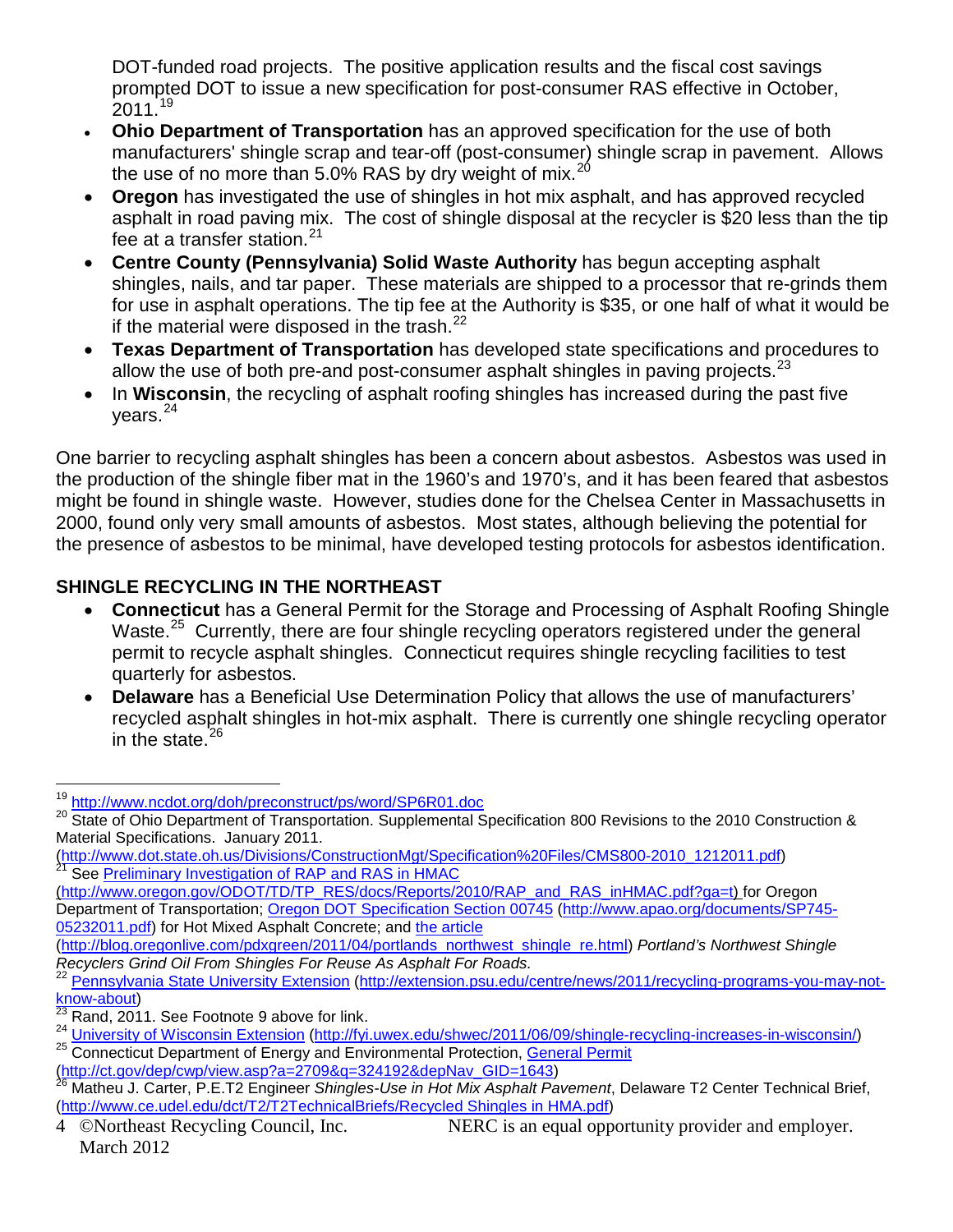- **Maine** has a Beneficial Use Determination Policy (Chapter 418 of its Solid Waste Rules) and one shingle recycling facility. This facility accepts shingles from all New England states. Shingles are accepted, inspected, and processed into appropriate sizes, and then may become road products such as hot-mix or cold-patch asphalt, meeting Maine Department of Transportation specifications.<sup>[27](#page-4-0)</sup>
- **Massachusetts** currently allows manufacturers' scrap shingles in hot-mix asphalt pavement. [28](#page-4-1) MassDOT is researching the use of post-consumer scrap, and evaluating price and performance in comparison to virgin asphalt.<sup>29</sup> The Massachusetts Department of Environmental Protection (MADEP) has issued Beneficial Use Determination permits for facilities that recycle asphalt shingles. There are currently three in the Commonwealth. MADEP has developed a post-consumer asphalt shingles work group, and is working with transportation agencies to develop specifications for post-consumer asphalt singles in road applications. A waste ban for asphalt shingles is under discussion.
- **New Hampshire's Department of Transportation**, in its 2010 Annual Report, states that it "is the first state in the Northeast to specifically allow recycled asphalt shingles (RAS) in the NHDOT's asphalt mixes."<sup>30</sup> In 2010, the state published a document laying out the specifications for RAS in hot mix asphalt, and developed an asbestos management plan for approved asphalt shingles facilities $31$  New Hampshire currently has approved two facilities.
- **New Jersey's Department of Environmental Protection** has a Beneficial Use Determination Policy.<sup>32</sup> The New Jersey Department of Transportation, in its paving specifications  $(901.05.06$  and  $902.02.02)$ , allows for Ground Bituminous Shingle Scrap.<sup>[33](#page-4-6)</sup>
- **New York's Department of Environmental Conservation** has Beneficial Use Regulations  $(BUD.)^{34}$  $(BUD.)^{34}$  $(BUD.)^{34}$  There are four permits approved for use of asphalt shingles in a paving application. New York has two shingle recycling facilities.
- **Pennsylvania's Department of Environmental Protection** uses a General Permit system for beneficial use of various wastes, including shingles. Currently there are two General Permits, WMGR079 and WMGR039, for use of manufacturer's scrap and tear-offs or post-consumer shingles for hot-mix and cold patch asphalt, a component of sub-base material, as dust control on rural roads when applied with a binder, or as a component or ingredient in fuel used in cement or manufacturing or in the generation of electricity or steam. General Permit WMGR116 allows for waste asphalt shingles as alternative fuels.<sup>[35](#page-4-8)</sup> The Pennsylvania Department of Transportation currently has a specification allowing only for the use of

<span id="page-4-0"></span><sup>&</sup>lt;sup>27</sup> [State of Maine,](http://www.maine.gov/spo/recycle/docs/final%20plan%20Wastecover01-26-09.pdf) [\(http://www.maine.gov/spo/recycle/docs/final%20plan%20Wastecover01-26-09.pdf\)](http://www.maine.gov/spo/recycle/docs/final%20plan%20Wastecover01-26-09.pdf) Waste<br>Management and Recycling Plan, *Waste or Resource? Rethinking Solid Waste Policy January, 2009, p. 51* 

<span id="page-4-1"></span><sup>&</sup>lt;sup>28</sup> Massachusetts Highway Department, 2005 Quality Assurance Specifications for Hot Mix Asphalt Pavement, Section<br>450.(<u>http://www.smoothpavements.com/files/MA\_HMA\_1\_1.PDF)</u>

<span id="page-4-2"></span>[Meeting Notes](http://www.mass.gov/dep/public/committee/market2.doc) [\(http://www.mass.gov/dep/public/committee/market2.doc\)](http://www.mass.gov/dep/public/committee/market2.doc) from Solid Waste Master Plan Workgroup on Market Development/State Procurement, March 30, 2009

New Hampshire Department of Transportation, [Annual Report](http://www.nh.gov/dot/media/documents/2010AnnualReport.pdf)

<span id="page-4-4"></span>

<span id="page-4-3"></span>[<sup>\(</sup>http://www.nh.gov/dot/media/documents/2010AnnualReport.pdf\)](http://www.nh.gov/dot/media/documents/2010AnnualReport.pdf) Fiscal Year 2010, p. 20 <sup>31</sup> New Hampshire Department of Transportation, *Qualification of Recycled Asphalt Shingle (RAS) Product Suppliers for*  use in Hot Mix Asphalt. [\(http://www.nh.gov/dot/org/projectdevelopment/materials/documents/RAS-qualcriteria.pdf\)](http://www.nh.gov/dot/org/projectdevelopment/materials/documents/RAS-qualcriteria.pdf)<br><sup>32</sup> Guidance Document for the Beneficial Use <u>Project (BUD) Approval Process, (http://www.nj.gov/dep/dshw/rrt</u> Revised 8/12/2009

<span id="page-4-6"></span><span id="page-4-5"></span><sup>33</sup> New Jersey Department of Transportation Standard Specifications for Road and Bridge Construction, 2007, [\(http://www.state.nj.us/transportation/eng/specs/2007/spec900.shtm#s901\)](http://www.state.nj.us/transportation/eng/specs/2007/spec900.shtm#s901) <sup>34</sup> NYS Solid Waste Regulations Chapter IV, Part 360-1.15.

<span id="page-4-7"></span>

<span id="page-4-8"></span><sup>35</sup> [Pennsylvania Department of Environmental Protection](http://www.portal.state.pa.us/portal/server.pt/community/permitting2/14095/list_of_residual_waste_beneficial_use-permits/589685)

[<sup>\(</sup>http://www.portal.state.pa.us/portal/server.pt/community/permitting2/14095/list\\_of\\_residual\\_waste\\_beneficial\\_use](http://www.portal.state.pa.us/portal/server.pt/community/permitting2/14095/list_of_residual_waste_beneficial_use-permits/589685)[permits/589685\)](http://www.portal.state.pa.us/portal/server.pt/community/permitting2/14095/list_of_residual_waste_beneficial_use-permits/589685)

March 2012

<sup>5 ©</sup>Northeast Recycling Council, Inc. NERC is an equal opportunity provider and employer.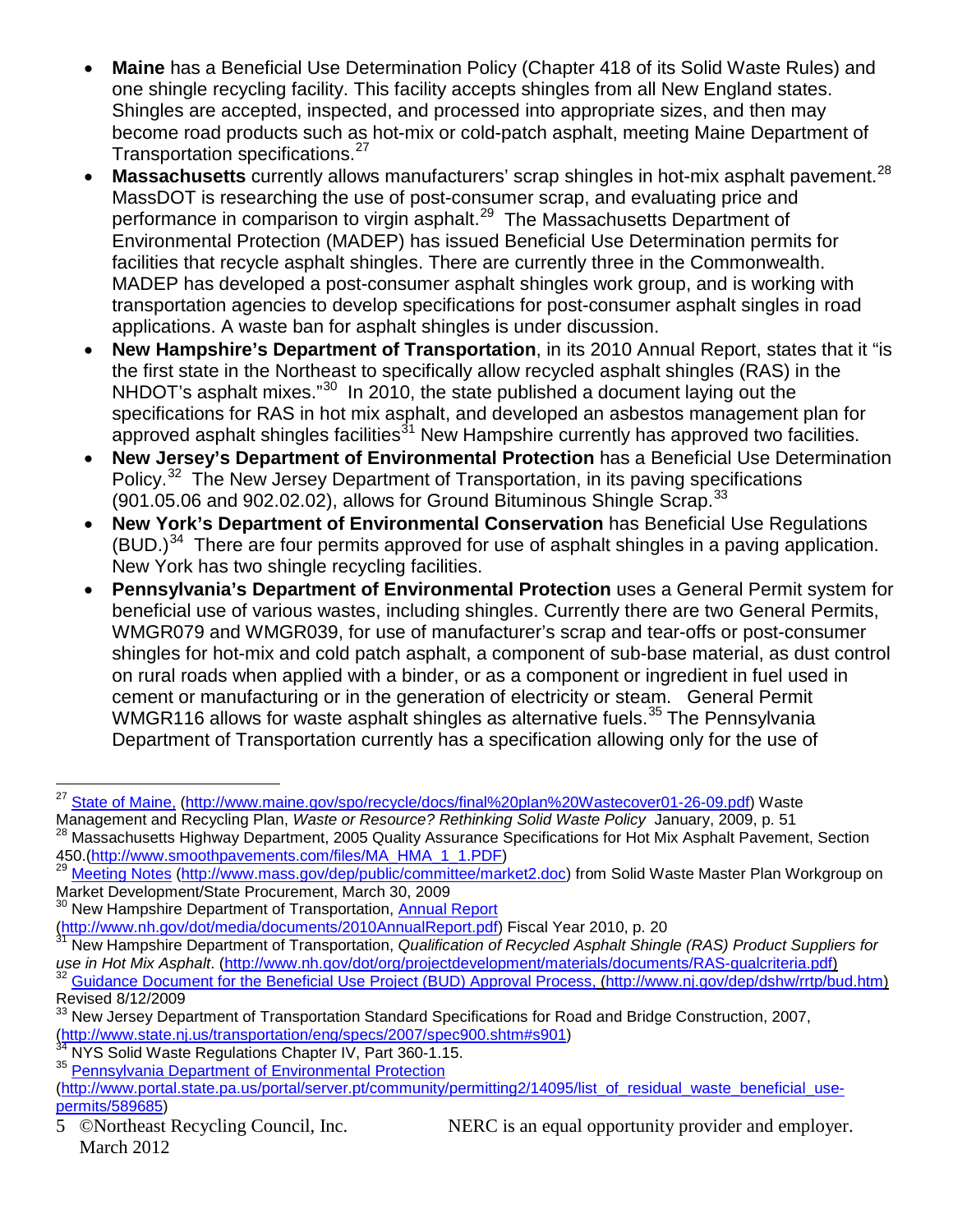manufacturer's scrap in certain road projects. PennDOT states in a fact sheet that they will continue to experiment with post-consumer shingles.<sup>[36](#page-5-0)</sup>

- **Rhode Island** has a permitting process for Construction and Demolition processors requiring a permit for those processing greater than 50 tons per day.<sup>[37](#page-5-1)</sup>
- **Vermont** has been studying the use of recycled asphalt shingles in road applications. A report published in 2002 evaluated its use in several paving uses. Currently a committee of industry representatives, solid waste district representatives, the Agency of Natural Resources, and the Agency of Transportation are reviewing the issue, and developing specifications allowing for the use of shingles in pavement.<sup>[38](#page-5-2)</sup>

| Table II. Shingle Recycling Companies in the Northeast United States <sup>39</sup> |                                                             |                             |  |
|------------------------------------------------------------------------------------|-------------------------------------------------------------|-----------------------------|--|
| <b>STATE</b>                                                                       | <b>COMPANIES</b>                                            | <b>LOCATION</b>             |  |
| Connecticut                                                                        | <b>Asphalt Roofing Recycling Center</b>                     | <b>Stratford</b>            |  |
|                                                                                    | United Recycling of Shelton                                 | <b>Shelton</b>              |  |
|                                                                                    | <b>Incorporated Industries</b>                              | <b>Bloomfield</b>           |  |
|                                                                                    | <b>Babylon Recycling Center</b>                             | <b>Suffield</b>             |  |
| Delaware                                                                           | Tilcon Delaware, Inc.                                       | Dover                       |  |
| Maine                                                                              | <b>Commercial Paving &amp; Recycling Corporation (CPRC)</b> | Scarborough                 |  |
|                                                                                    | <b>Aggregate Recycling Corporation</b>                      | Eliot                       |  |
| <b>Massachusetts</b>                                                               | Asphalt Reclamation, Inc.                                   | Fitchburg                   |  |
|                                                                                    | P.J. Keating, Co.                                           | Lunenburg                   |  |
|                                                                                    | Recycle America Enterprise                                  | Fitchburg                   |  |
|                                                                                    | Roof Top Recycling, Inc.                                    | Boxborough                  |  |
| New Hampshire                                                                      | Recycled Asphalt Shingles-Technology                        | <b>Brentwood</b>            |  |
| New Jersey                                                                         | <b>Bayshore Recycling Corporation</b>                       | Keasbey                     |  |
|                                                                                    | County Conservation Co.                                     | Sewell                      |  |
| <b>New York</b>                                                                    | <b>Island Shingle Recycling Corporation</b>                 | Calverton                   |  |
|                                                                                    | <b>Triad Recycle and Energy Corporation</b>                 | Tonawanda                   |  |
| Pennsylvania                                                                       | Accurate Recycling Corp.                                    | Lansdowne & other locations |  |
|                                                                                    | Richard S. Burns and Co.                                    | Philadelphia                |  |
|                                                                                    | Crushcrete, Inc.                                            | <b>Bethlehem</b>            |  |
|                                                                                    | <b>Frank Casilio and Sons</b>                               | <b>Bethlehem</b>            |  |
|                                                                                    | <b>Pennsy Supply</b>                                        | Harrisburg                  |  |
| Rhode Island                                                                       | <b>ASR Systems</b>                                          | Barrington                  |  |

6 ©Northeast Recycling Council, Inc. NERC is an equal opportunity provider and employer.

<span id="page-5-0"></span><sup>&</sup>lt;sup>36</sup> Pennsylvania Department of Transportation, *[Engineering and Construction Management System](http://www.dot14.state.pa.us/ECMS/)* [\(http://www.dot14.state.pa.us/ECMS/?](http://www.dot14.state.pa.us/ECMS/)) (ECMS) and Strategic Recycling Program [Fact Sheet](ftp://ftp.dot.state.pa.us/public/Bureaus/design/SEMP/FACTS/Used Shingles.pdf) [\(ftp://ftp.dot.state.pa.us/public/Bureaus/design/SEMP/FACTS/Used%20Shingles.pdf\)](ftp://ftp.dot.state.pa.us/public/Bureaus/design/SEMP/FACTS/Used Shingles.pdf) [37](ftp://ftp.dot.state.pa.us/public/Bureaus/design/SEMP/FACTS/Used Shingles.pdf) State of Rhode Island and Providence Plantation, Department of Environmental Management, Office of Waste

<span id="page-5-1"></span>Management, Solid Waste Regulation # 7, April 2001.

<span id="page-5-2"></span><sup>38</sup> Grodinsky, Plunkett, and Surwilo, *[Performance of Recycled Asphalt Shingles for Road Applications](http://www.anr.state.vt.us/dec/wastediv/recycling/pugs/Asphalt%20Shingle%20Final%20Report.pdf)*, [\(http://www.anr.state.vt.us/dec/wastediv/recycling/pubs/Asphalt%20Shingle%20Final%20Report.pdf\)](http://www.anr.state.vt.us/dec/wastediv/recycling/pubs/Asphalt%20Shingle%20Final%20Report.pdf) Final Report, September 2002. Email from Mark Wolaver, Vermont Agency of Transportation.

<span id="page-5-3"></span>Sources: shinglerecycling.org and state Websites listed above.

March 2012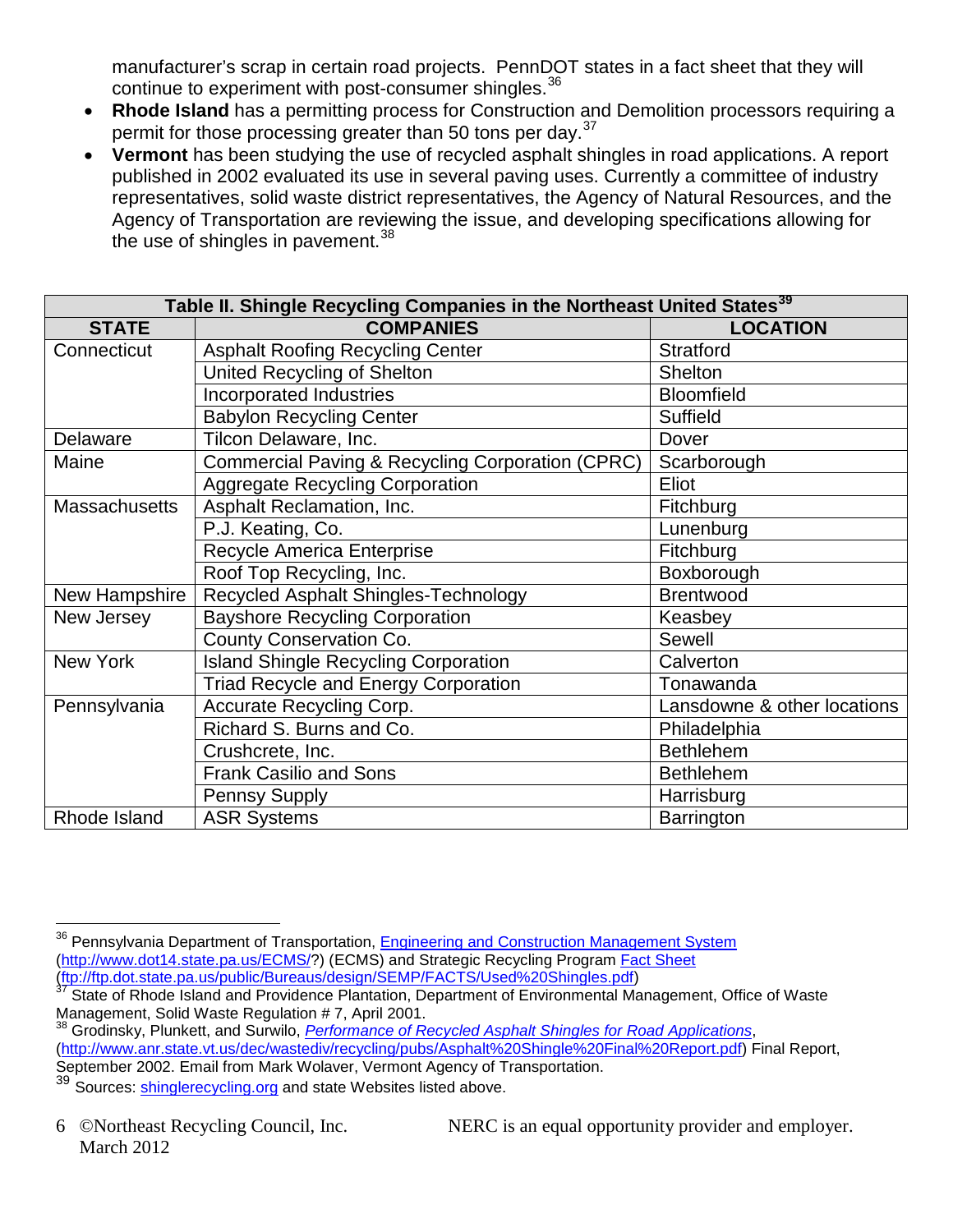### **FOR MORE INFORMATION**

For more information, refer to the footnotes for citations and links to specific documents. The following sources provide useful additional information:

### *Websites*

<http://www.calrecycle.ca.gov/ConDemo/Shingles/default.htm>

California Integrated Waste Management Board's webpage provides an introduction to the topic of asphalt roofing shingles recycling.

### [www.shinglerecycling.org](http://www.shinglerecycling.org/)

An extensive and detailed Website devoted to the issues and practices of shingle recycling. There is a link for the Construction Materials Recycling Association (CMRA) publication *"Recycling Tear-Off Asphalt Shingles: Best Practices Guide"*.

#### <http://www.arra.org/>

Asphalt Recycling Reclaiming Association's website. ARRA is an organization of businesses involved in asphalt recovery, primarily from road paving projects.

#### <http://www.asphaltpavement.org/>

National Asphalt Pavement Association's website

[www.epa.gov/wastes/conserve/rrr/imr/cdm/pubs/roof\\_br.pdf](http://www.epa.gov/wastes/conserve/rrr/imr/cdm/pubs/roof_br.pdf)

This will take you to the National Association of Homebuilders Pamphlet, "*From Roofs to Roads.*"

#### [www.epa.gov/climatechange/wycd/waste/downloads/asphalt-shingles10-28-10.pdf](http://www.epa.gov/climatechange/wycd/waste/downloads/asphalt-shingles10-28-10.pdf)

EPA developed a waste reduction model (WARM) to estimate greenhouse gas emissions from several materials management practices. This is the report on shingles. [www.cdrecycling.org](http://www.cdrecycling.org/)

The Construction Materials Recycling Association has information about recycling many materials. See also the 2007 Report and 2009 Webinar on *Environmental Issues of Recycling Tear-Off Roofing Shingles*.

### *Publications*

- *[Best Practices Guide for Post-Consumer Reclaimed Asphalt Shingles in Asphalt Pavement](http://portal.ncdenr.org/c/document_library/get_file?uuid=79a33b8b-f2c1-468f-a5cf-ad8995b6b96c&groupId=38361)* [\(http://portal.ncdenr.org/c/document\\_library/get\\_file?uuid=79a33b8b-f2c1-468f-a5cf](http://portal.ncdenr.org/c/document_library/get_file?uuid=79a33b8b-f2c1-468f-a5cf-ad8995b6b96c&groupId=38361)[ad8995b6b96c&groupId=38361\)](http://portal.ncdenr.org/c/document_library/get_file?uuid=79a33b8b-f2c1-468f-a5cf-ad8995b6b96c&groupId=38361) Carolina Asphalt Pavement Association, September 2011.
- Scholz, Todd V., *[Preliminary Investigation of RAP and RAS in HMAC](http://www.oregon.gov/ODOT/TD/TP_RES/docs/Reports/2010/RAP_and_RAS_in_HMAC.pdf) [\(http://www.oregon.gov/ODOT/TD/TP\\_RES/docs/Reports/2010/RAP\\_and\\_RAS\\_in\\_HMAC.](http://www.oregon.gov/ODOT/TD/TP_RES/docs/Reports/2010/RAP_and_RAS_in_HMAC.pdf) [pdf\)](http://www.oregon.gov/ODOT/TD/TP_RES/docs/Reports/2010/RAP_and_RAS_in_HMAC.pdf)* Final Report SR 500-291 for Oregon Department of Transportation Research Section, Salem, Oregon, February, 2010.
- Schroer, Joe, *[Missouri's Use of Recycled Asphalt Shingles \(RAS\) in Hot Mix Asphalt](http://www.intrans.iastate.edu/pubs/midcon2009/SchroerShingles.pdf)*. [\(http://www.intrans.iastate.edu/pubs/midcon2009/SchroerShingles.pdf\)](http://www.intrans.iastate.edu/pubs/midcon2009/SchroerShingles.pdf), Iowa State University, 2009.
- Lee, P.E., Robert, *[From Roofs to Roads](ftp://ftp.dot.state.tx.us/pub/txdot-info/gsd/txapa_shingles_article_092509.pdf) [\(ftp://ftp.dot.state.tx.us/pub/txdot](ftp://ftp.dot.state.tx.us/pub/txdot-info/gsd/txapa_shingles_article_092509.pdf)[info/gsd/txapa\\_shingles\\_article\\_092509.pdf\)](ftp://ftp.dot.state.tx.us/pub/txdot-info/gsd/txapa_shingles_article_092509.pdf)*, Texas Department of Transportation, April 2009.
- Carter, Matheu J., *[Shingles-Use in Hot Mix Asphalt Pavement](http://www.ce.udel.edu/dct/T2/T2TechnicalBriefs/Recycled%20Shingles%20in%20HMA.pdf) [\(http://www.ce.udel.edu/dct/T2/T2TechnicalBriefs/Recycled%20Shingles%20in%20HMA.pd](http://www.ce.udel.edu/dct/T2/T2TechnicalBriefs/Recycled%20Shingles%20in%20HMA.pdf) [f\)](http://www.ce.udel.edu/dct/T2/T2TechnicalBriefs/Recycled%20Shingles%20in%20HMA.pdf)* Delaware T2 Center Technical Brief, November 2008.
- Bauman, Amy, *[Asphalt Shingle Recycling in Massachusetts,](http://www.greengoat.org/pdf/asphalt.pdf) [http://www.greengoat.org/pdf/asphalt.pdf\)](http://www.greengoat.org/pdf/asphalt.pdf),* Green Goat, March 2005.
- March 2012

7 ©Northeast Recycling Council, Inc. NERC is an equal opportunity provider and employer.